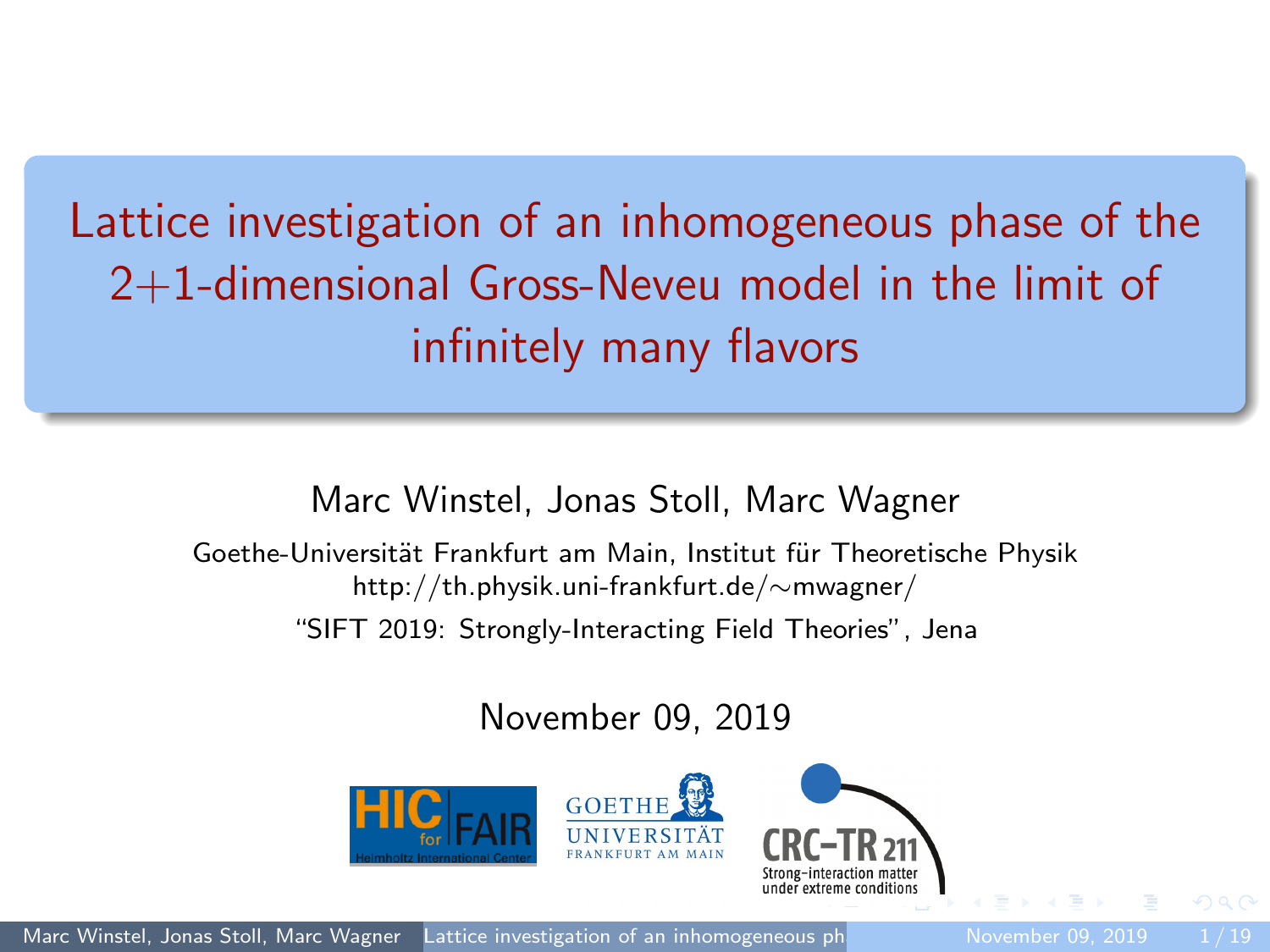# Introduction (1)

- **C** Long-term goal: Compute the phase diagram of QCD.
	- Extremely difficult ...
	- $\bullet$  ... e.g. "sign problem" in lattice QCD for chemical potential  $\mu \neq 0$ , computations very challenging/impossible.
- **QCD-inspired models in the**  $N_f$  → ∞ limit:

 $QCD$ -inspired = symmetries similar as in  $QCD$ , e.g. chiral symmetry  $N_f \rightarrow \infty$  limit = infinite number of flavors

**Inhomogeneous phases at large**  $\mu$  **and small temperature T.** 

 $inhomogeneous phase = phase with a spatially non-constant order parameter$ 

- Analytical results for the Gross-Neveu (GN) model in  $1+1$  dimensions. [O. Schnetz, M. Thies and K. Urlichs, Annals Phys. 314, 425 (2004) [hep-th/0402014]]
- Are there inhomogeneous phases in QCD?  $\bullet$

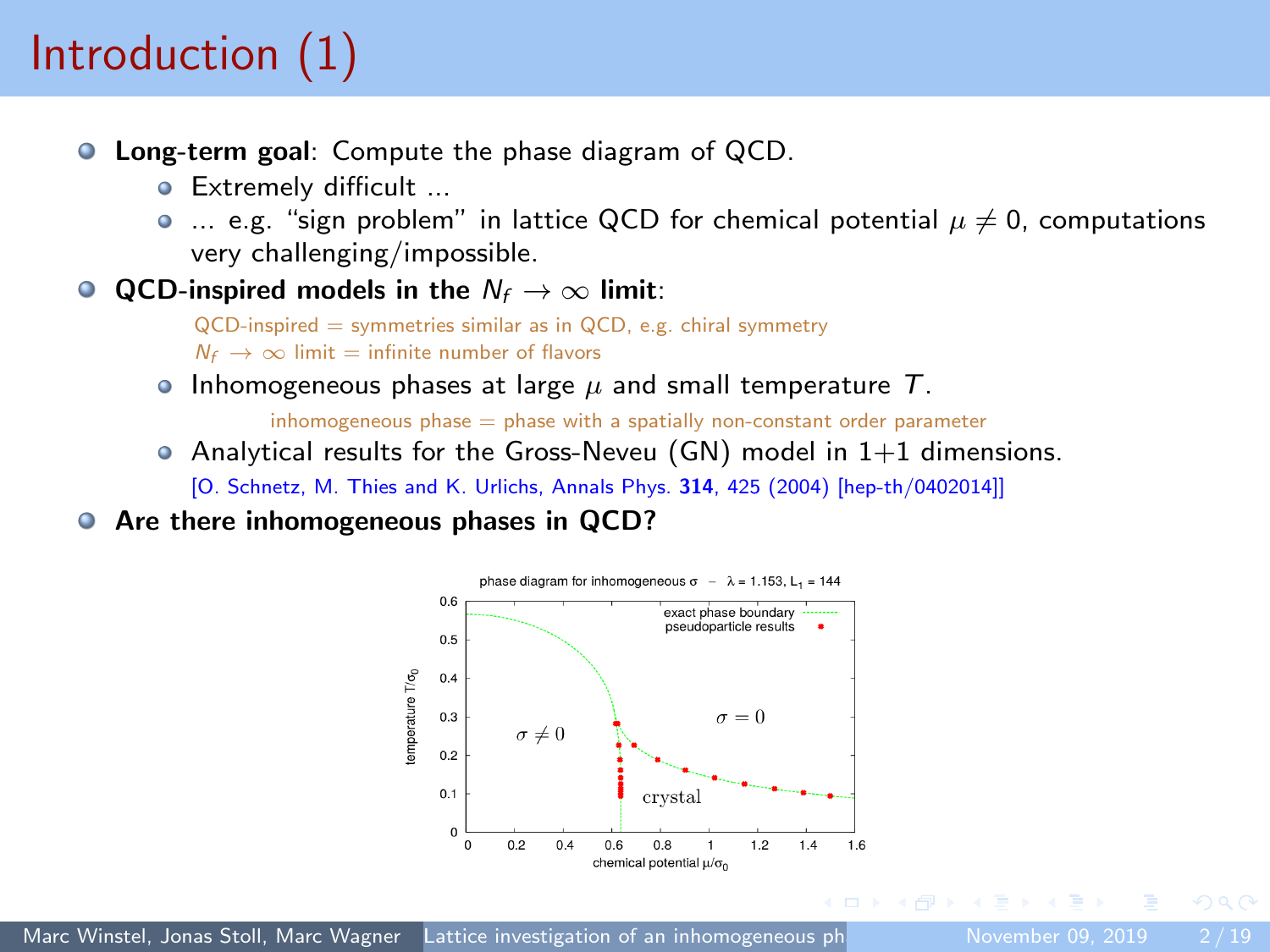# Introduction (2)

- **•** Project "Inhomogeneous phases at high density" of the CRC-TR 211 "Strong-interaction matter under extreme conditions" (universities of Bielefeld, Darmstadt, Frankfurt):
	- Goals:
		- $\bullet$  Study the phase diagrams of various QCD-inspired models (GN, chiral GN, Nambu-Jona-Lasinio (NJL), ...) with particular focus on inhomogeneous phases.
		- $\bullet$  Are there inhomogeneous phases in 2+1 or 3+1 dimensions?
		- Are there inhomogeneous phases with 2- or 3-dimensional modulations?
		- $\bullet$  Determine the spatial modulation of the condensates ( $=$  order parameters) without using specific ansätze (e.g. no restriction to a chiral density wave).
		- Phase structure not only with respect to  $\mu$  and  $T$  but also isospin and strangeness chemical potential  $\mu_I$ ,  $\mu_S$ .
		- $\bullet$  Are there inhomogeneous phases at finite  $N_f$ ?
	- Methods:
		- Lattice field theory.
			- \* Lattice field theory computations in the  $N_f \rightarrow \infty$  limit (this talk).
			- \* Lattice field theory simulations at finite  $N_f$  (talk by Julian Lenz on Friday).
		- Functional Renormalization Group (poster by Martin Steil on Thursday).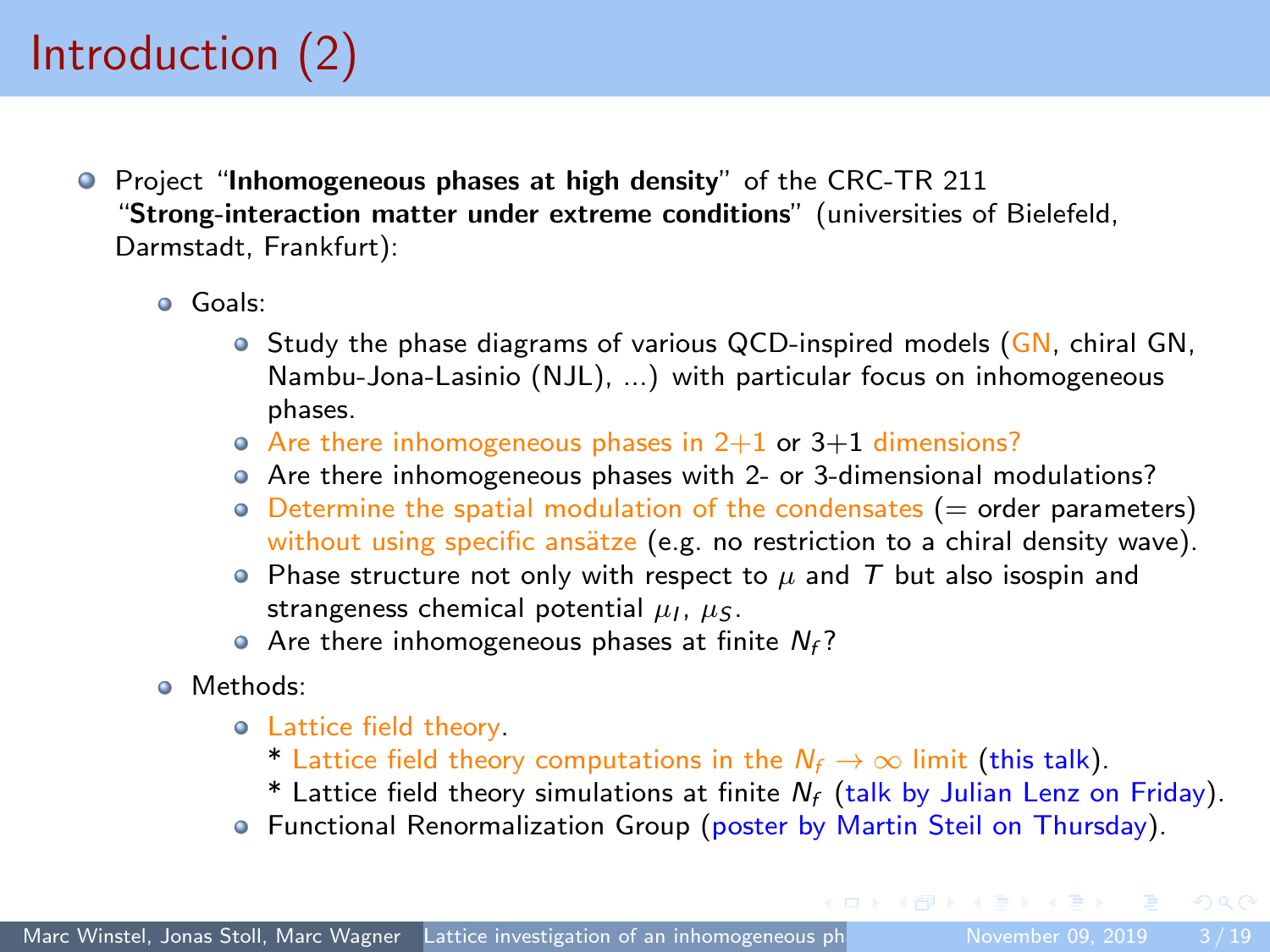## **Outline**

#### GN model in  $2+1$  dimensions

#### **[Problems](#page-6-0)**

- Discrete symmetry  $\sigma \rightarrow -\sigma$  [and fermion representation](#page-6-0)
- **•** [Fermion discretization](#page-7-0)
- [Efficient computation of det\(](#page-9-0) $Q$ ) and minimization of  $S_{\text{eff}}/N$
- **[Inhomogeneous phases and finite volume](#page-10-0)**

#### Numerical results,  $1+1$ -dimensional GN model

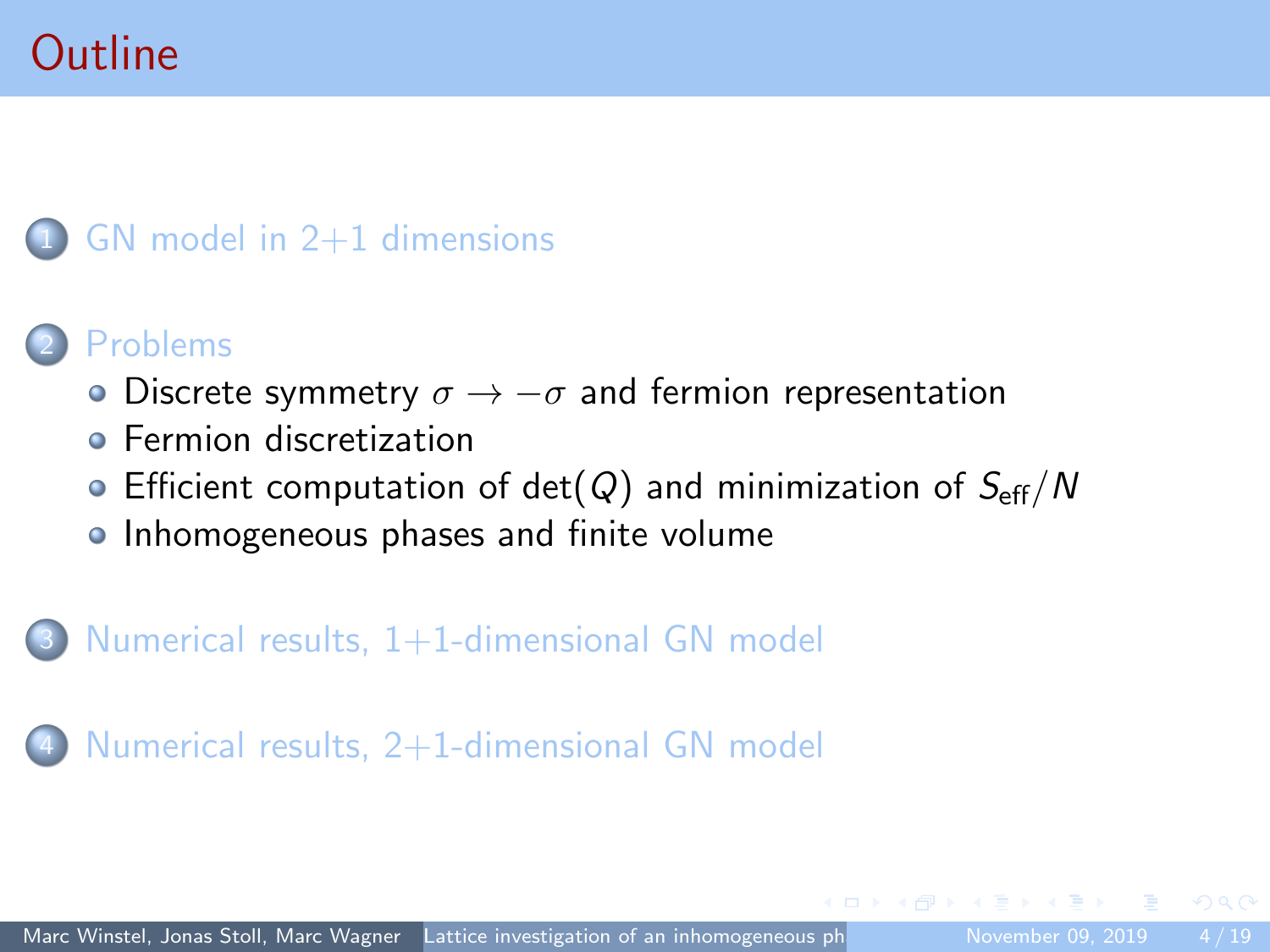## <span id="page-4-0"></span>GN model in  $2+1$  dimensions  $(1)$

- $\bullet$  At the moment we study the GN model 2+1 dimensions.
	- Do inhomogeneous phases exist in 2+1 dimensions?
	- $\circ$  Is the phase diagram in 2+1 dimensions similar to the analytically known phase diagram in  $1+1$  dimensions?
	- Are there inhomogeneous phases with 2-dimensional modulations?
- Action:

$$
S \;\; = \;\; \int d^3x \, \bigg( \sum_{j=1}^{N_f} \bar{\psi}_j \Big( \gamma_\nu \partial_\nu + \gamma_0 \mu \Big) \psi_j - \frac{g^2}{2} \bigg( \sum_{j=1}^{N_f} \bar{\psi}_j \psi_j \bigg)^2 \bigg).
$$

After introducing a scalar field  $\sigma$  (= condensate) and performing the integration over fermionic fields

$$
S_{\text{eff}} = N_f \left( \frac{1}{2\lambda} \int d^2 x \,\sigma^2 - \ln \left( \det \left( \frac{\gamma_\nu \partial_\nu + \gamma_0 \mu + \sigma}{-\sigma} \right) \right) \right)
$$
  

$$
Z = \int D\sigma \, e^{-S_{\text{eff}}},
$$

where  $\lambda = Ng^2$ .

 $\Omega$ 

 $\langle \vert \bar{m} \vert \rangle$   $\langle \vert \bar{m} \rangle$   $\langle \vert \bar{m} \rangle$   $\langle \vert \bar{m} \rangle$   $\langle \vert \bar{m} \rangle$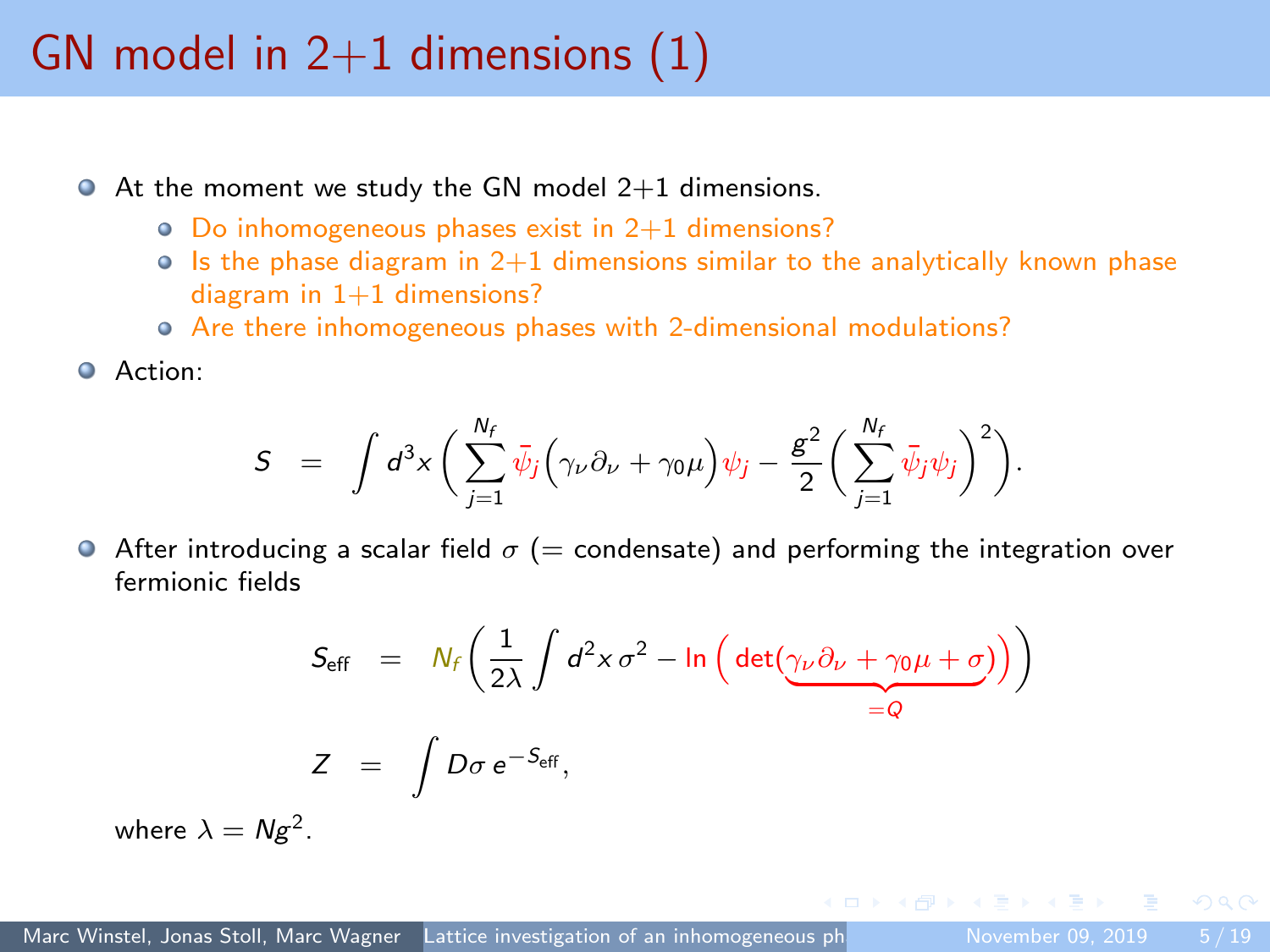## <span id="page-5-0"></span>GN model in  $2+1$  dimensions (2)

- $N \rightarrow \infty$ : only "a single field configuration" important in  $\int D\sigma\, e^{-S_{\rm eff}}$  (minimum of  $S_{\text{eff}}/N$ ).
- For numerical treatment the degrees of freedom have to be reduced to a finite number
	- $\rightarrow$  finite volume and discretization needed.
		- **•** For example lattice field theory.
		- There are other possibilities to discretize, e.g. finite mode discretization, discretization by piecewise polynomial functions, etc. [M. Wagner, Phys. Rev. D 76, 076002 (2007) [arXiv:0704.3023]]
- **Challenges**, problems:
	- $\circ$  Discrete symmetry  $\sigma \rightarrow -\sigma$  and fermion representation: 2-component irreducible versus 4-component reducible representation? ...
	- Fermion discretization: Fermion doubling problem? Explicit breaking of chiral symmetry? Unphysical zero modes? ...
	- Efficient computation of det(Q) and minimization of  $S_{\text{eff}}/N$ : After discretization, Q is a large matrix ...
	- Inhomogeneous phases and finite volume: Not just exponentially small corrections (size of the inhomogeneous structures versus size of the volume) ...

 $\Omega$ 

 $\left\{ \begin{array}{ccc} 1 & 0 & 0 \\ 0 & 1 & 0 \end{array} \right.$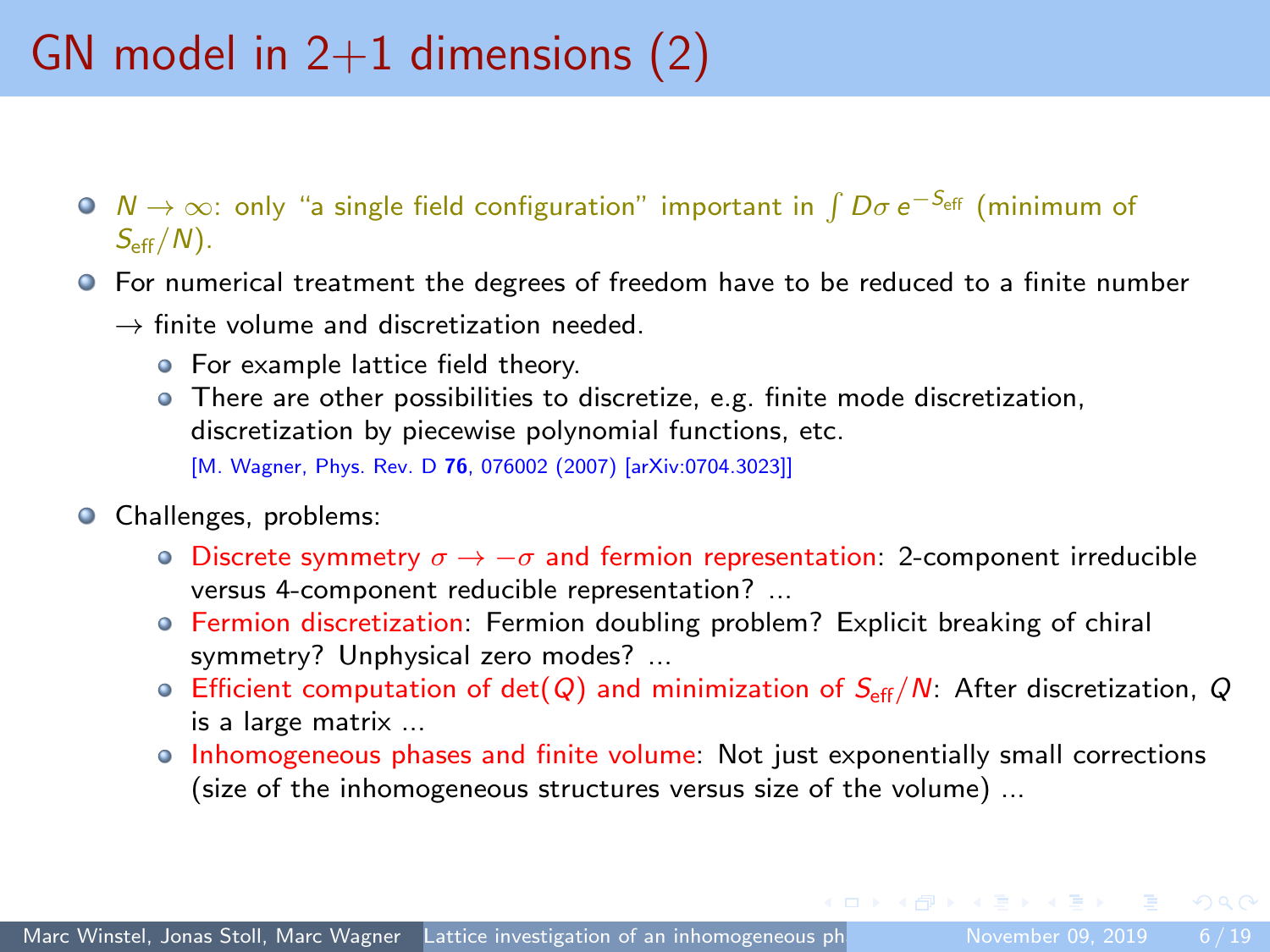#### <span id="page-6-0"></span>Discrete symmetry  $\sigma \rightarrow -\sigma$  and fermion representation

- O One can show  $S_{\text{eff}}[+\sigma] = S_{\text{eff}}[-\sigma]$  (i.e.  $S_{\text{eff}}$  has a discrete symmetry).
- One can show  $\sigma \propto \langle \sum_{j=1}^{N_f} \bar{\psi}_j \psi_j \rangle$ .
- $\bullet$  1+1 dimensions:
	- A possible irreducible 2  $\times$  2 representation for the  $\gamma$  matrices is

$$
\gamma_0=\sigma_1\quad,\quad \gamma_1=\sigma_2.
$$

- $\sigma\neq 0$  would indicate spontaneous breaking of the symmetry  $\psi_j\to\sigma_3\psi_j.$
- Since  $\sigma_3$  anticommutes with  $\gamma_0$  and  $\gamma_1$ , it is appropriate to define  $\gamma_5 = \sigma_3$  and to interpret the symmetry as discrete chiral symmetry.

#### $\bullet$  2+1 dimensions:

A possible irreducible 2  $\times$  2 representation for the  $\gamma$  matrices is

 $\gamma_0 = \sigma_1$ ,  $\gamma_1 = \sigma_2$ ,  $\gamma_2 = \sigma_3$ .

- It is impossible to find a corresponding appropriate  $\gamma_5$  matrix, i.e. a matrix, which anticommutes with  $\gamma_0$ ,  $\gamma_1$  and  $\gamma_2$ .
- Consequently, a non-vanishing  $\sigma$  cannot be interpreted as a signal for chiral symmetry breaking.
- A possibility to retain the interpretation of  $\sigma$  as chiral order parameter is to use a reducible  $4 \times 4$  representation.
- $\bullet$  One can show that the phase diagrams for the irreducible 2  $\times$  2 representation and the reducible  $4 \times 4$  representation are identical.  $OQ$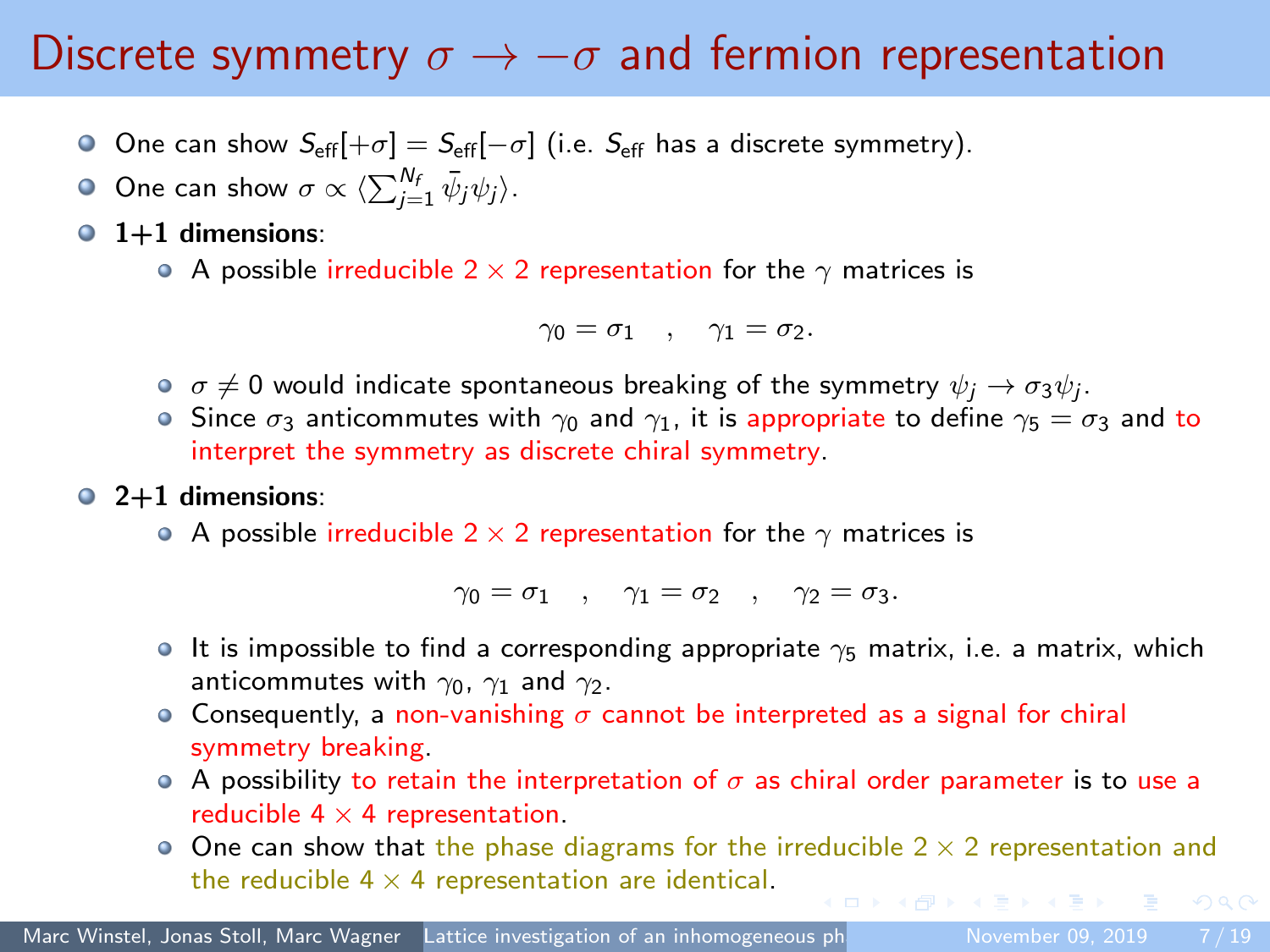## <span id="page-7-0"></span>Fermion discretization (1)

- **Q** Various discretizations tested.
- Expansion in a set of basis functions, e.g. plane waves,  $\bullet$

$$
\psi(x,t) \rightarrow \sum_{m_t,m_x} c_{m_t,m_x} e^{i(p_{m_t}t+p_{m_x}x)} \quad , \quad \sigma(x) \rightarrow \sum_{m_x} d_{m_x} e^{ip_{m_x}x}
$$

with  $p_{m_t} = 2\pi (m_t - 1/2)/L_t$ ,  $p_{m_x} = 2\pi m_x/L_x$ ,  $d_{m_x} = (d_{-m_x})^*$ .

[M. Wagner, Phys. Rev. D 76, 076002 (2007) [arXiv:0704.3023]]

- $(-)$  Requires det $(Q) = det(Q<sup>†</sup>)$ , not the case e.g. for  $\mu_I \neq 0$  or  $\mu_s \neq 0$ .
	- $\det(Q) \to \det(\langle f_n|Q|f_{n'}\rangle)$ , where  $f_n$  are basis functions, e.g.  $f_{m_t, m_x} = e^{i(p_{m_t}t + p_{m_x}x)}$ .
	- Problem: span $\{f_n\}\neq$  span $\{Qf_n\}$ , which causes artificially small eigenvalues or zero modes in  $\langle f_n|Q|f_{n'}\rangle$  not present in Q.  $\rightarrow$  Wrong and weird results.
	- Increasing the number of basis functions does not cure the problem.
	- Solution:  $\ln(\det(Q)) \to (1/2) \ln(\det(Q^\dagger\, Q))$  (requires  $\det(Q) = \det(Q^\dagger))$ .

(-) Number of spatial modes in  $\psi(x, t)$  should be larger than number of modes in  $\sigma(x)$ .

- Q depends on  $\sigma(x)$ ; basis functions representing  $\psi(x, t)$  must be able to resolve more detail for an accurate approximation of  $det(Q)$ .
- $(+)$  No fermion doubling.
- (+) Resulting condensates  $\sigma(x)$  are continuous functions.

(Whenusing lattice [f](#page-6-0)ield theory,  $\sigma(x)$  $\sigma(x)$  $\sigma(x)$  is represent[ed](#page-6-0) b[y a](#page-8-0) [set](#page-7-0) [o](#page-8-0)f [p](#page-7-0)[oi](#page-8-0)[n](#page-9-0)[ts](#page-5-0)  $\sigma_x$ .)

 $\Omega$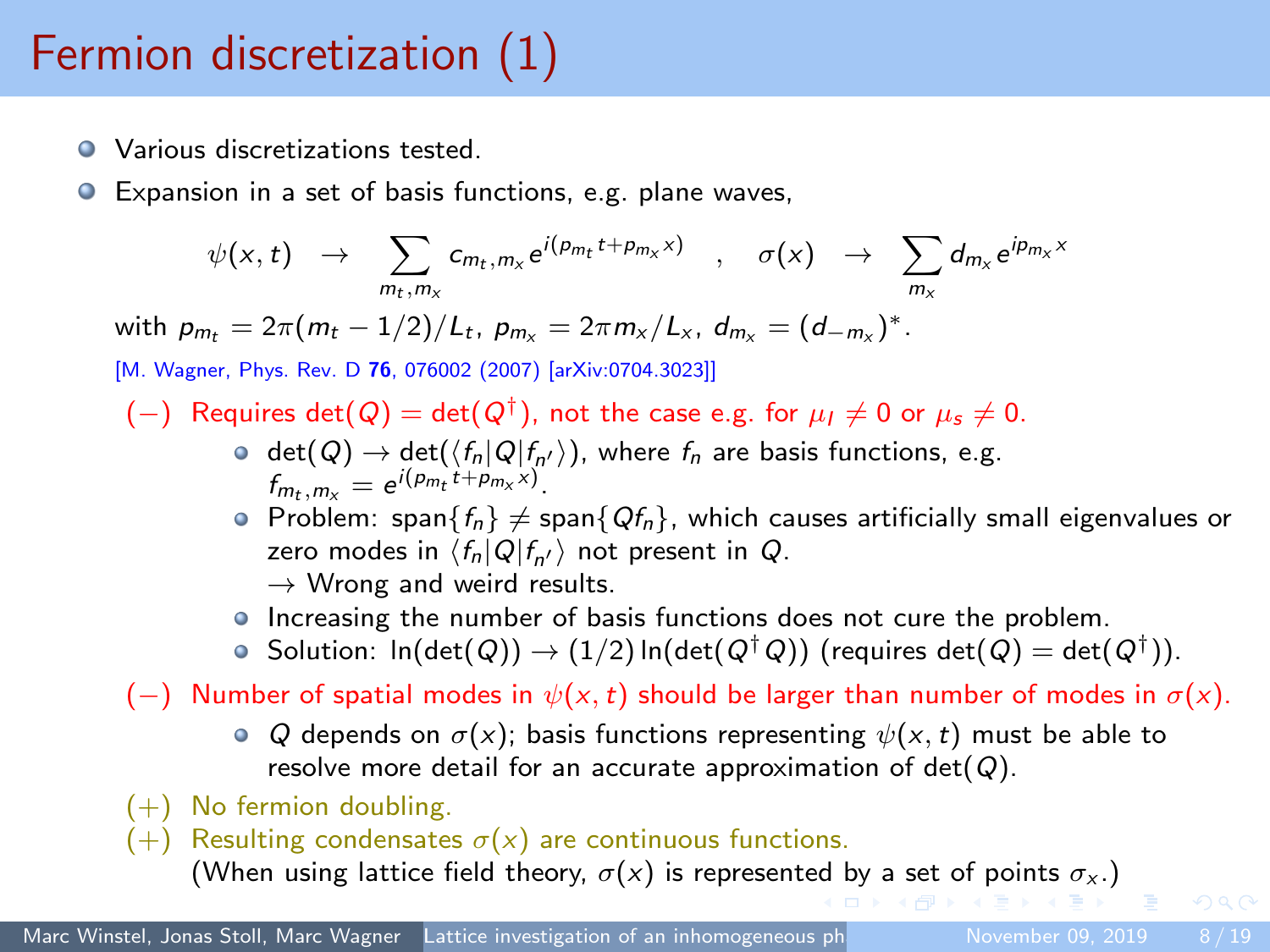## <span id="page-8-0"></span>Fermion discretization (2)

- **Q** Lattice discretization:
	- Naively discretized fermions.

$$
\psi(x,t) \rightarrow \psi_{x,t} \quad , \quad \partial_x \psi(x,t) \rightarrow \frac{\psi_{x+a,t} - \psi_{x-a,t}}{2a} \quad , \quad ...
$$

 $(x, t = 0, a, 2a, \ldots; a:$  lattice spacing).

- (−) Fermion doubling.
- Naively discretized with non-symmetric derivatives.

(−) No fermion doubling, but other severe problems.

**Staggered fermions.** 

[P. de Forcrand and U. Wenger, PoS LATTICE 2006, 152 (2006) [hep-lat/0610117]]

$$
(-)
$$
 Fermion doubling still present.

$$
\bullet\ldots
$$

- Most promising seems to be a combination of two approaches:  $\bullet$ 
	- $\bullet$  Plane wave expansion in  $t$  direction.

 $(+)$  Easy analytical simplifications possible, e.g. det( $Q$ ) factorizes.

**Q** Naive lattice discretization in x direction.

(+) Fermion doubling not a problem in the large-N limit (" $2 \times \infty = \infty$ ").

$$
\psi(x,t) \rightarrow \psi_x(t) = \sum_m \psi_{x,m} e^{ip_m t} , \sigma(x) \rightarrow \sigma_x.
$$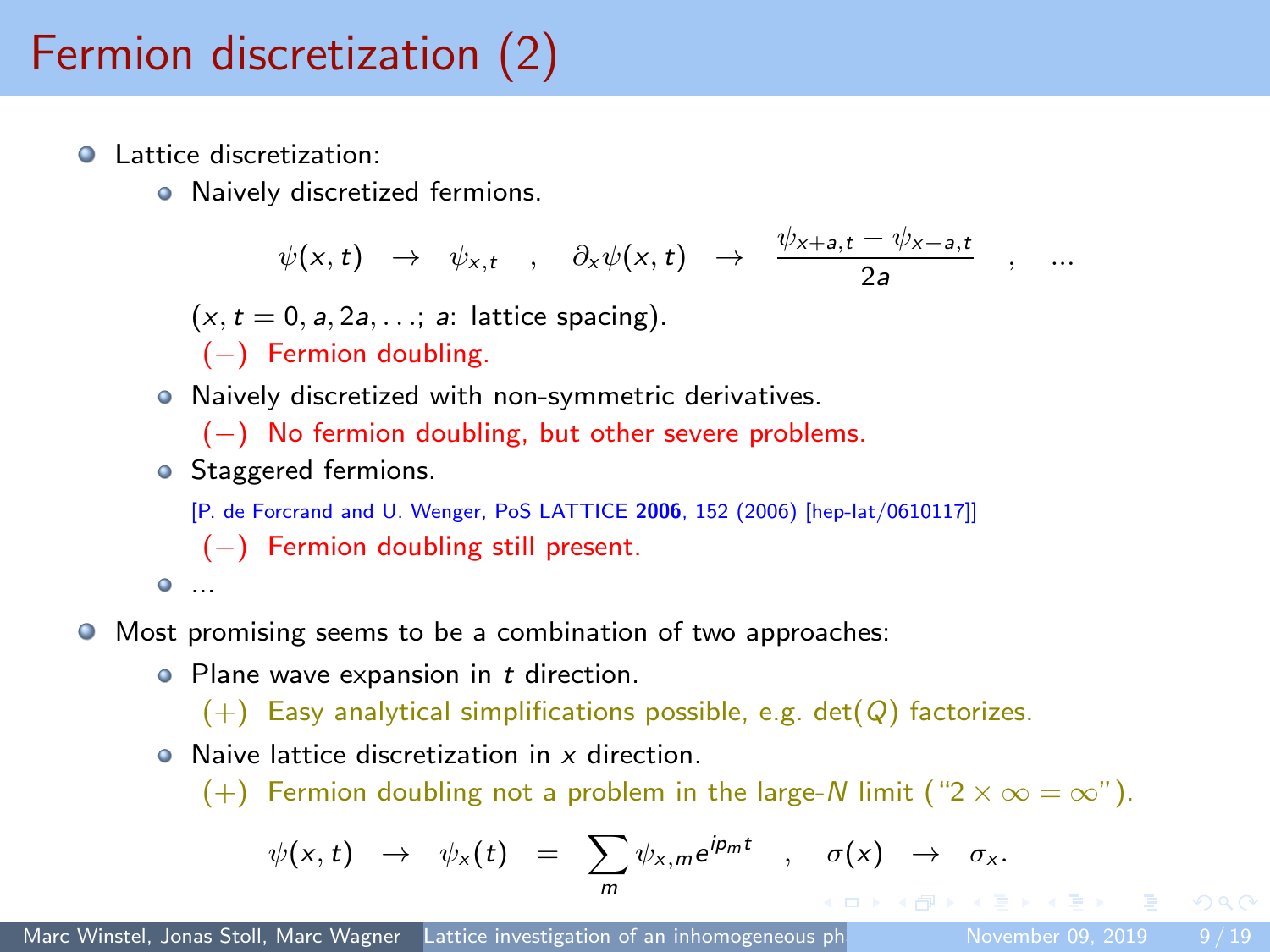- <span id="page-9-0"></span> $Q=\gamma_\nu\partial_\nu+\gamma_0\mu+\sigma$  is a large matrix, e.g.  $\mathcal{O}(10^5)\times\mathcal{O}(10^5)$  entries.
- **Efficient computation of det(** $Q$ **) and minimization of**

$$
\frac{S_{\text{eff}}}{N_f} = \left(\frac{1}{2\lambda} \int d^2x \,\sigma^2 - \ln\left(\det(Q)\right)\right)
$$

need

- **o** preparatory analytical simplifications, e.g. to factorize  $det(Q)$ ,
- **e** efficient algorithms and codes.
- **Work in progress.**
- Details are rather technical, beyond the scope of this presentation.  $\bullet$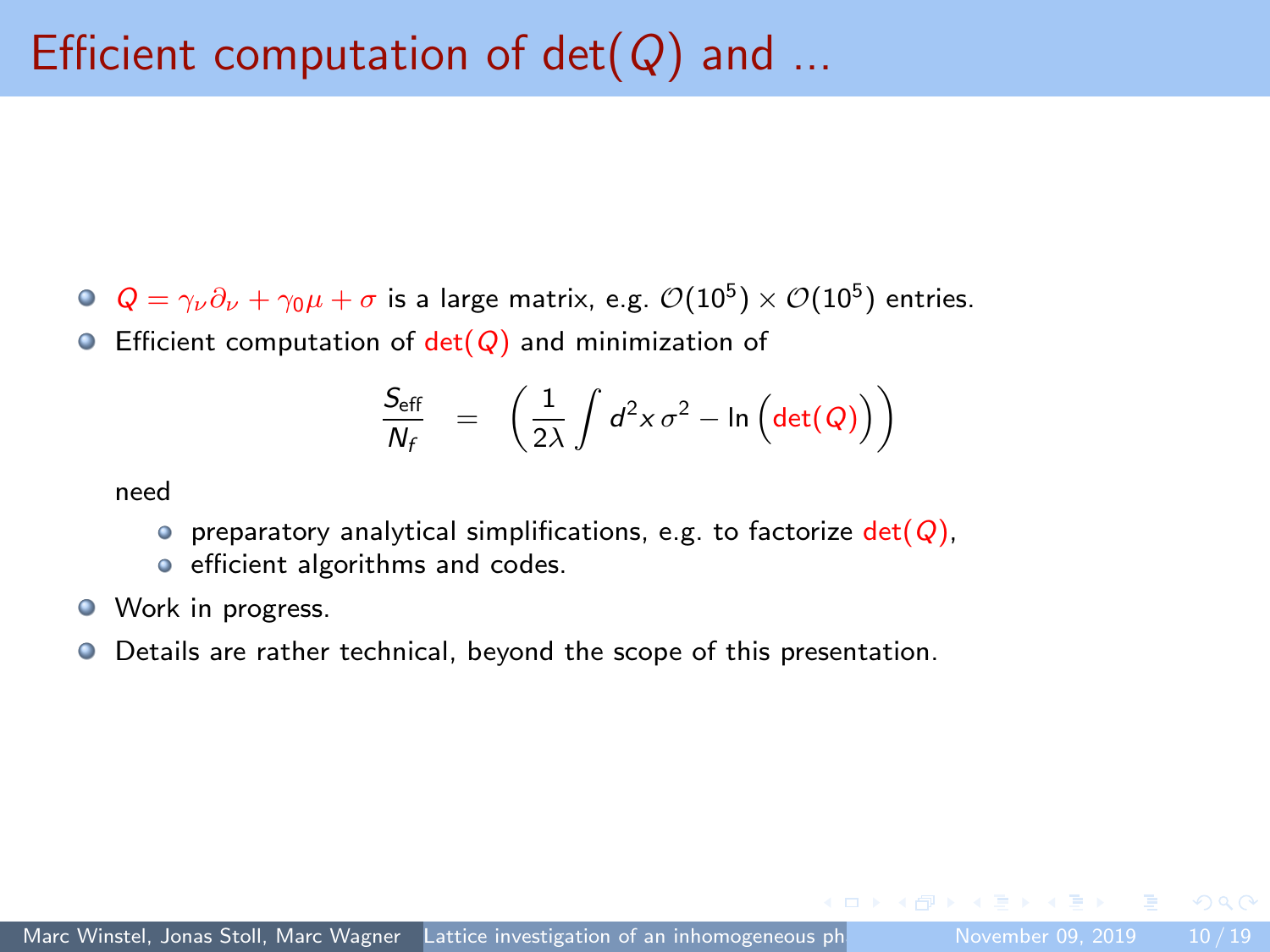#### <span id="page-10-0"></span>Inhomogeneous phases and finite volume (1)

- **P** Periodic modulation of the inhomogeneous condensate, wave length  $\lambda$  depends on  $(\mu, T)$ (left figure [for  $1+1$  dimensions]).
- Extent of the finite volume L typically fixed.
- O If L is a multiple of  $\lambda$ , i.e.  $L \approx n\lambda$ ,  $n \in \mathbb{N}_+$  $\rightarrow$  no particular problems with the finite volume, correct results.
- $\bigcirc$  If  $L \approx (n-1/2)\lambda$ ,  $n \in \mathbb{N}_+$ 
	- $\rightarrow$  modulation of the inhomogeneous condensate does not fit into the finite volume. severely distorted results (see right figure, oscillating dashed line).



right figure [for 1+1 dimensions] from [P. de Forcrand and U. Wenger, PoS LATTICE 2006, 152 (2006) [hep-lat/0610117]]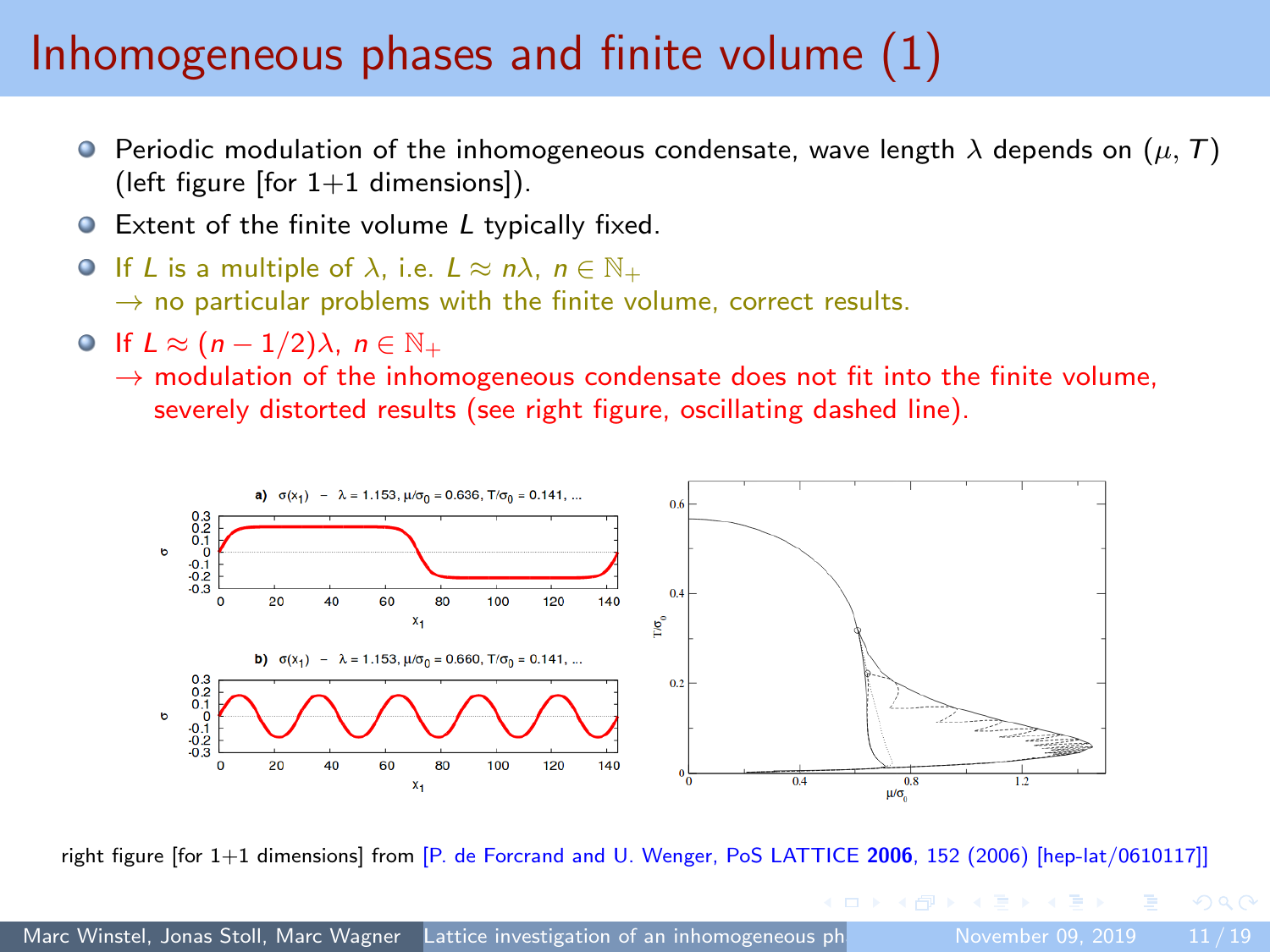#### <span id="page-11-0"></span>Inhomogeneous phases and finite volume (2)

- Infinite volume phase boundaries can be extracted from finite volume results. 0
- Phase boundary between inhomogeneous phase and restored phase:
	- Characterized by the appearance/disappearance of negative eigenvalues of the Hessian matrix

$$
H_{xy} = \left. \frac{\partial}{\partial \sigma_x} \frac{\partial}{\partial \sigma_y} S_{\text{eff}} \right|_{\sigma=0}
$$

 $\frac{\partial \sigma_{\mathsf{x}}}{\partial \sigma_{\mathsf{x}}}\frac{\partial \sigma_{\mathsf{y}}}{\partial \tau}$  and  $\frac{\partial \sigma_{\mathsf{x}}}{\partial \sigma_{\mathsf{z}}}\frac{\partial \sigma_{\mathsf{z}}}{\partial \sigma_{\mathsf{z}}}$  in a finite volume (red curve in left figure):

.

- **•** Minima:  $L \approx n\lambda$ ,  $n \in \mathbb{N}_+$ , identical to the infinite volume result.
- $\bullet$  Maxima:  $L \approx (n-1/2)\lambda$ ,  $n \in \mathbb{N}_+$ , significantly different from the infinite volume result.
- Fitting a smooth curve (e.g. a 2nd order polynomial) from below (green curve in left figure  $[$ for  $1+1$  dimensions $]$ ) approximates the infinite volume result.



Marc Winstel, Jonas Stoll, Marc Wagner Lattice investigation of an inhomogeneous phase of the 2010 12/19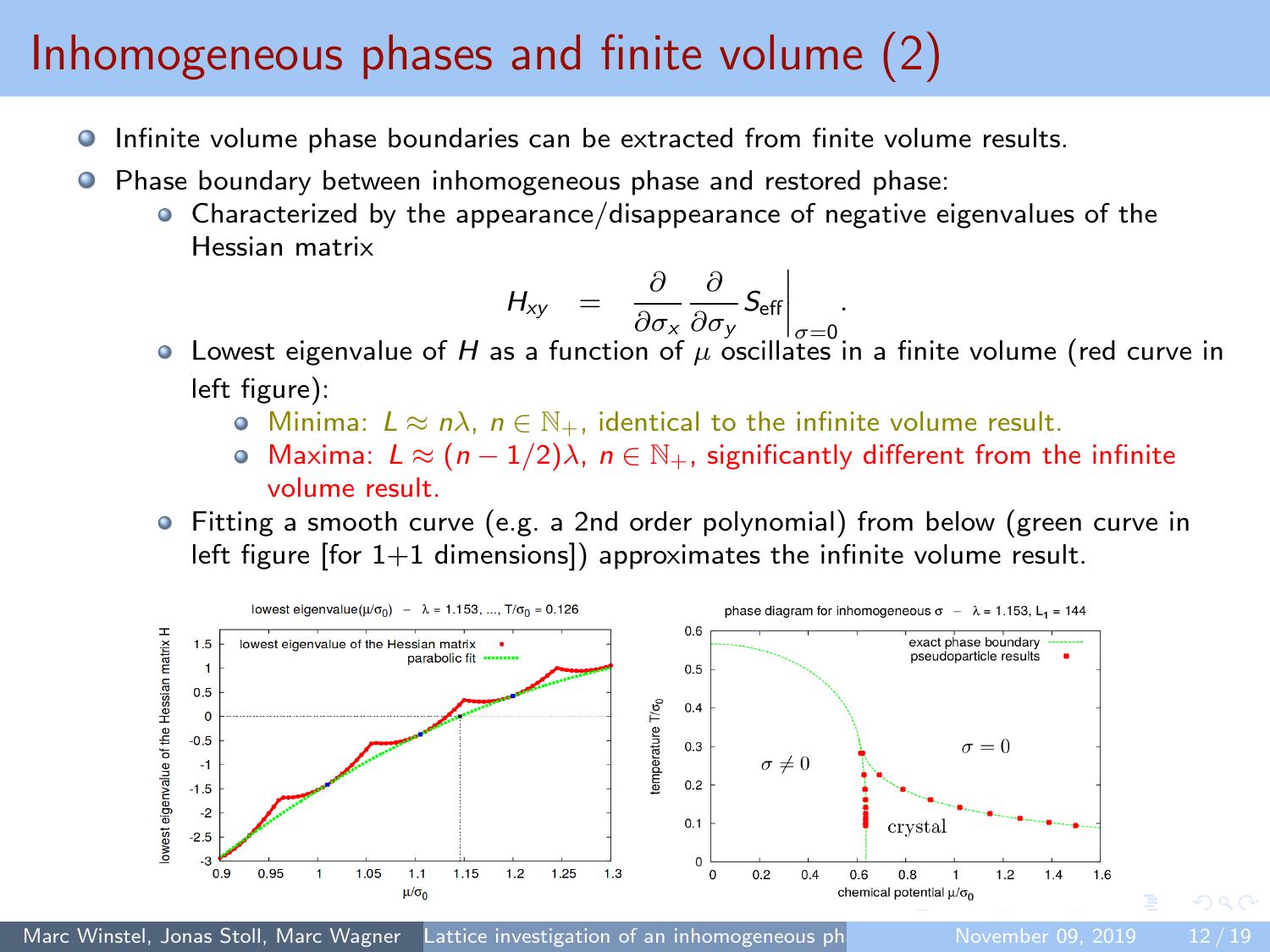#### <span id="page-12-0"></span>Numerical results,  $1+1$ -dimensional GN model  $(1)$

Phase diagram with restriction to homogeneous condensate  $\sigma$ .  $\bullet$ (A Test of our method and implementation.)



analytical results first obtained in [U. Wolff, Phys. Lett. B 157, 303 (1985)]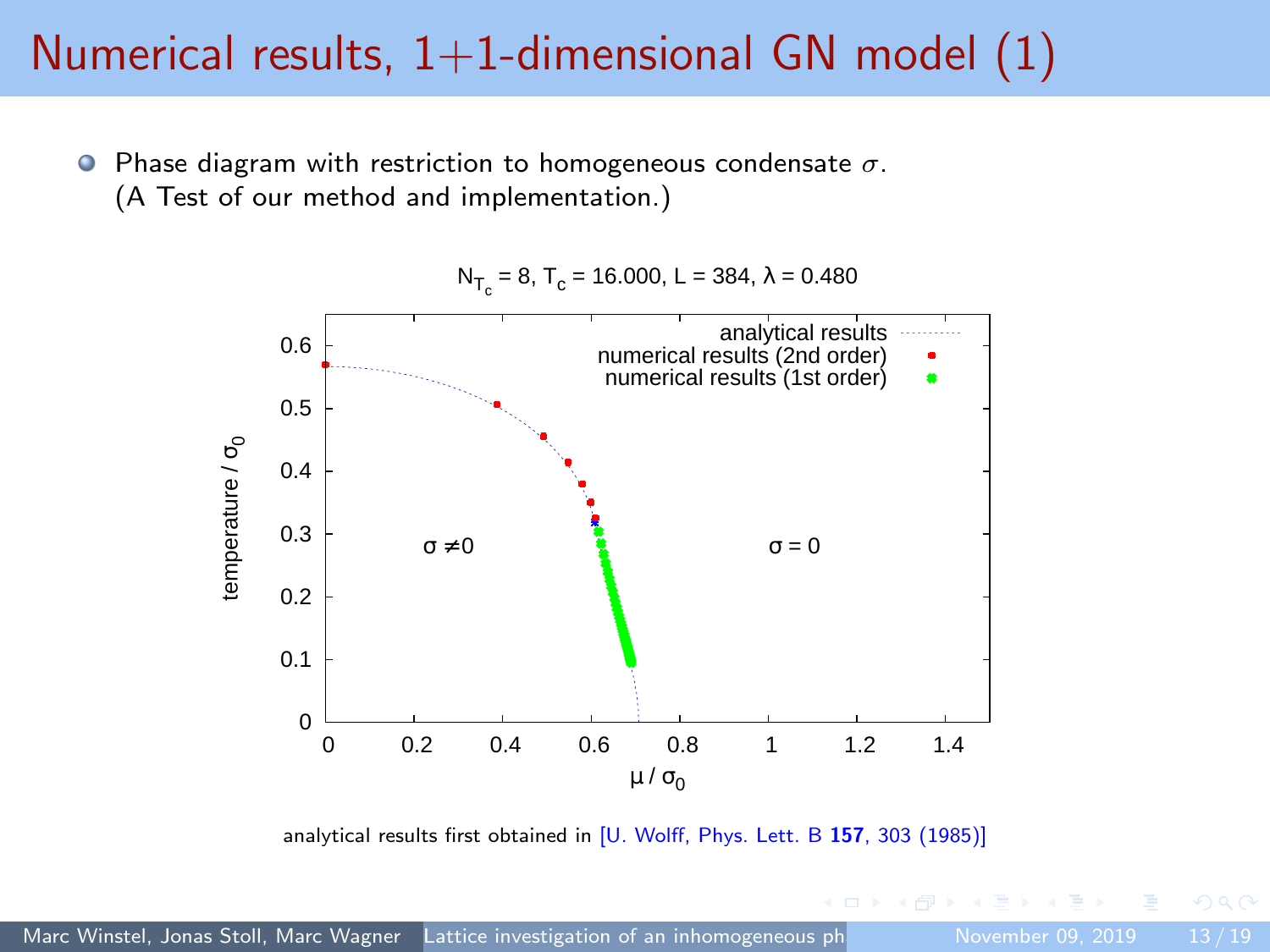#### Numerical results,  $1+1$ -dimensional GN model  $(2)$

- $\bullet$  S<sub>eff</sub>( $\sigma$ ) for homogeneous condensate  $\sigma$ .
	- Left: far inside the broken phase  $(\mu/\sigma_0 = 0.20, T = T_c/3)$ .
	- **Center:** in the broken phase close to the 1st order phase boundary ( $\mu/\sigma_0 = 0.65$ ,  $T = T_c/3$ ).
	- Right: in the symmetric phase ( $\mu/\sigma_0 = 1.20$ ,  $T = T_c/3$ ).

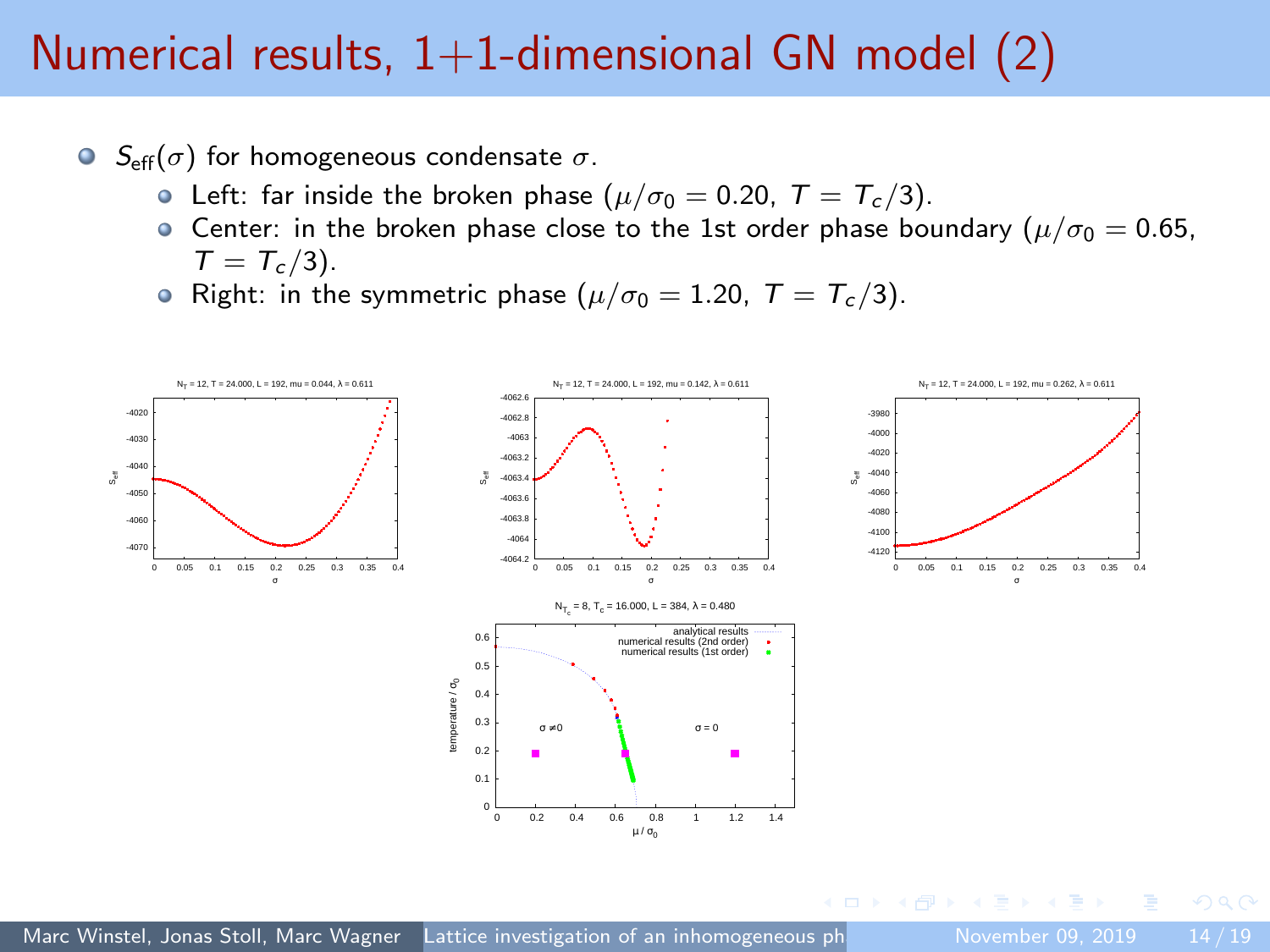### <span id="page-14-0"></span>Numerical results,  $2+1$ -dimensional GN model  $(1)$

- Phase diagram:  $\bullet$ 
	- **Black dots:** restriction to homogeneous condensate  $\sigma$  = const (in agreement with available analytical results).

[K. Urlichs, PhD thsis, University of Erlangen-Nuremberg (2007)]

- Red dots: restriction to 1-dimensional modulations,  $\sigma = \sigma(x)$ .
	- Phase boundary via eigenvalues of the Hessian matrix ("stability analysis").
	- At finite volume, i.e. no extrapolation to infinite volume.



[M. Winstel, J. Stoll and M. Wagner, arXiv:1909.00064]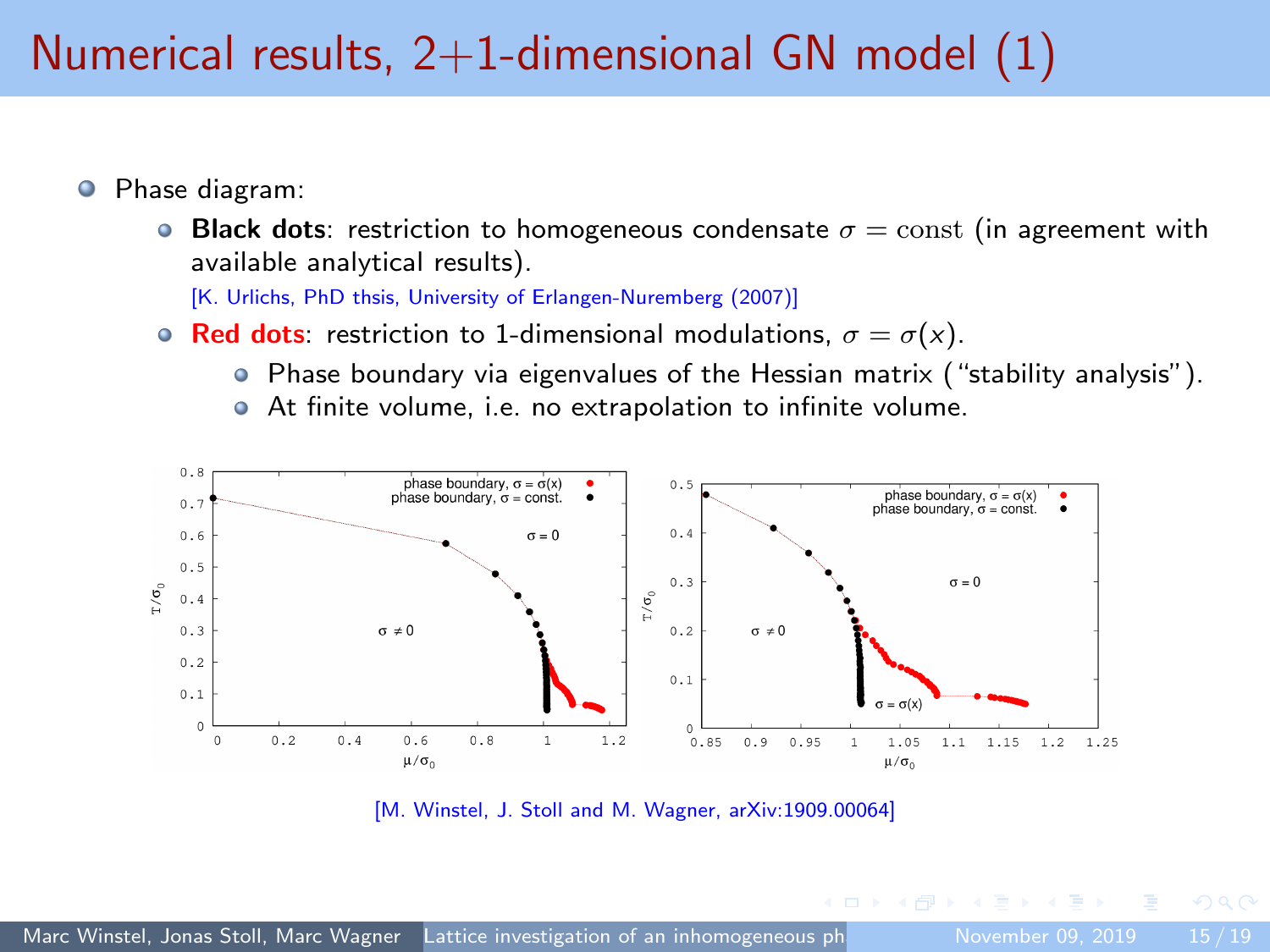### Numerical results,  $2+1$ -dimensional GN model  $(2)$

- Phase diagram:
	- **Black dots:** restriction to homogeneous condensate  $\sigma = \text{const.}$
	- Red dots: restriction to 1-dimensional modulations,  $\sigma = \sigma(x)$ .
		- $\bullet$  Phase boundary via eigenvalues of the Hessian matrix ("stability analysis").
		- At finite volume, i.e. no extrapolation to infinite volume.
	- **Blue dots:** restriction to 1-dimensional modulations,  $\sigma = \sigma(x)$ .
		- $\bullet$  Phase boundary via eigenvalues of the Hessian matrix ("stability analysis").
		- Extrapolated to infinite volume (see right figure; smallest eigenvalue of the Hessian matrix as a function of  $\mu$  at fixed T).

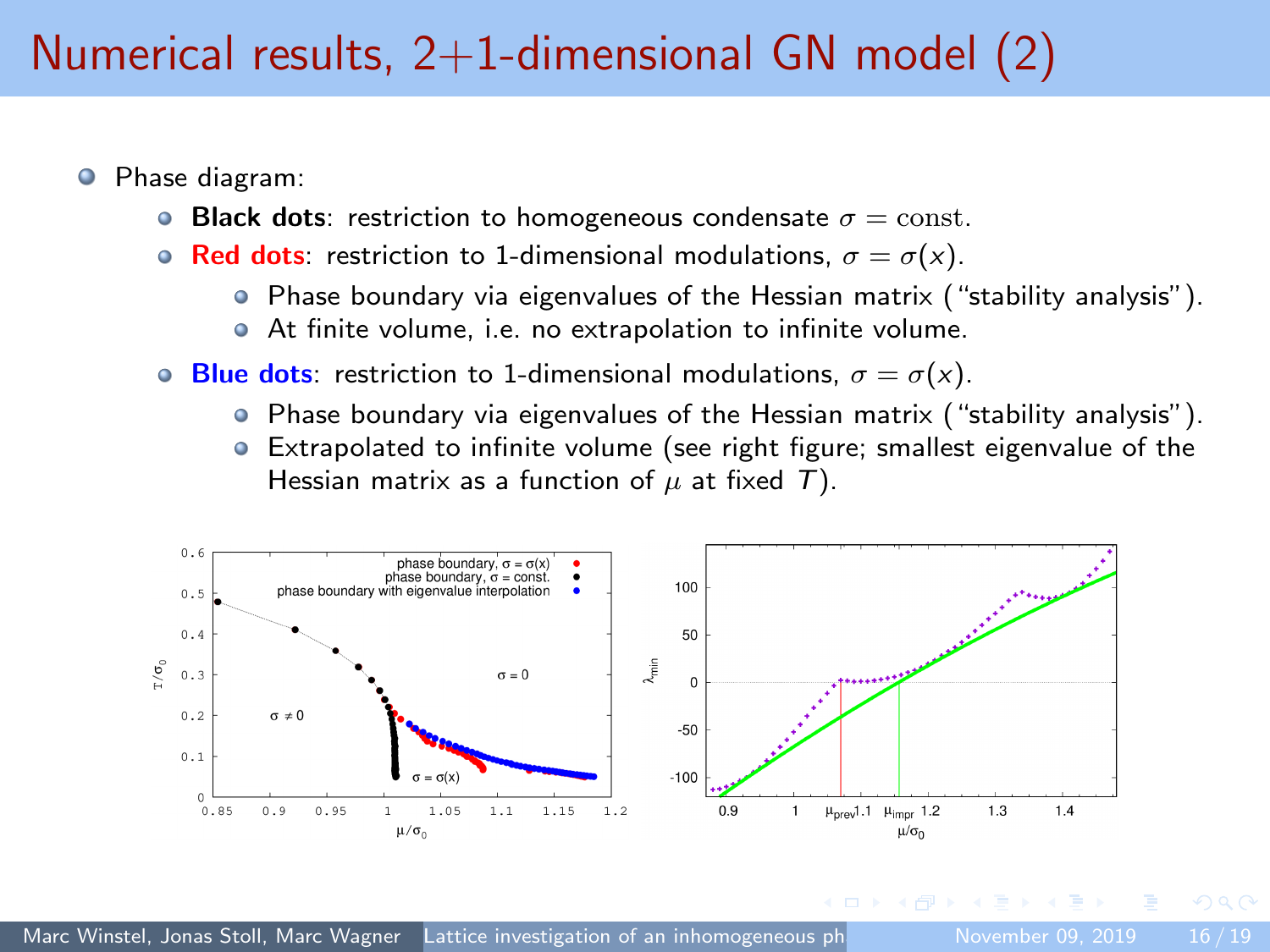#### Numerical results,  $2+1$ -dimensional GN model (3)

 $\bullet$ Modulations of the condensate in the inhomogeneous phase at

$$
( \mu / \sigma_0, \mathcal{T} / \sigma_0 ) = (1.025, 0.055) \text{ (left figure)}
$$

$$
(\mu/\sigma_0, \, T/\sigma_0) = (1.166, 0.055) \; (\text{right figure})
$$

(restriction to 1-dimensional modulations,  $\sigma = \sigma(x)$ ).

**•** For increasing  $\mu$  the wavelength decreases (as for the 1+1-dimensional GN model).

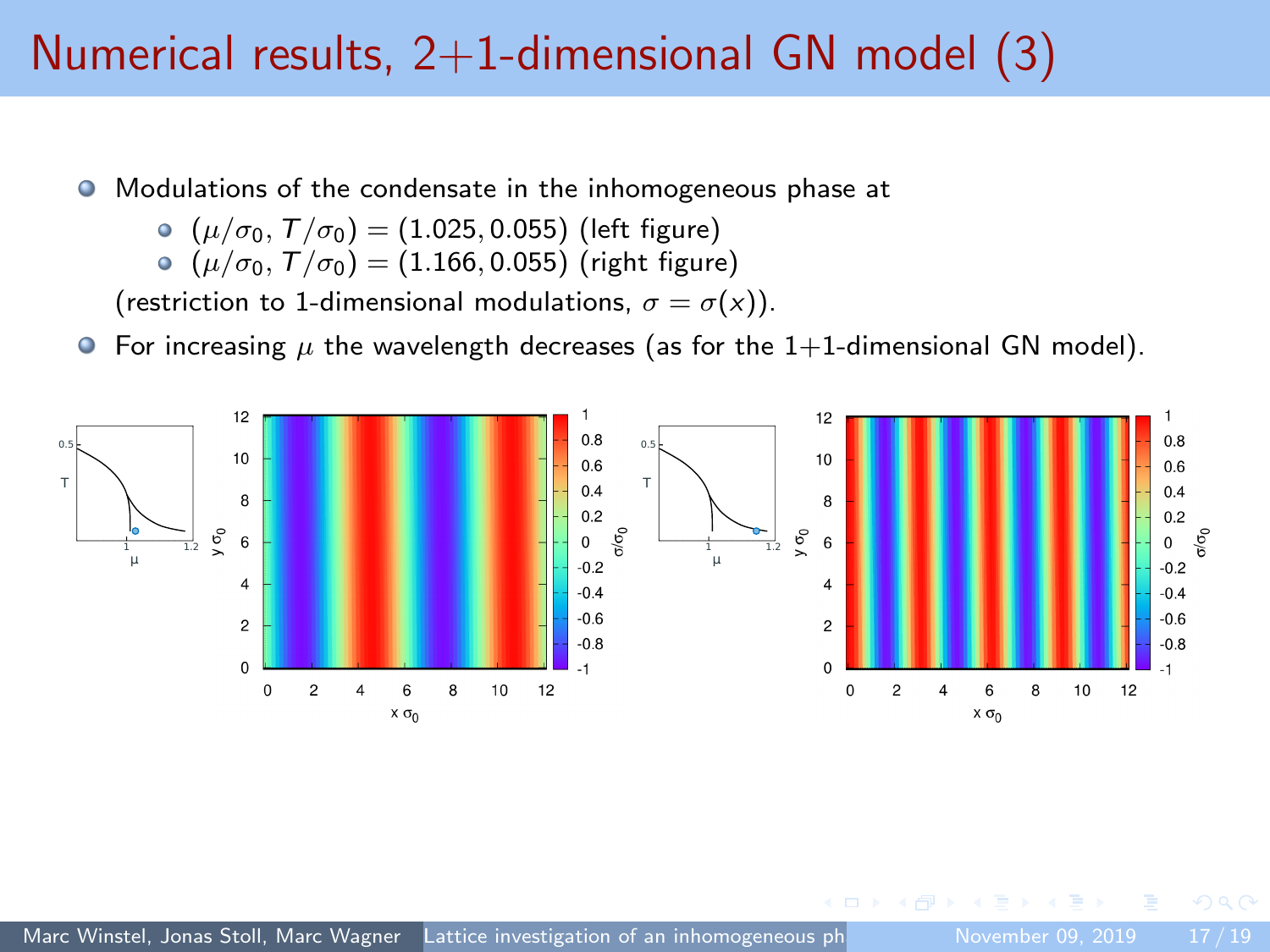## Numerical results,  $2+1$ -dimensional GN model  $(4)$

- Comparison of the phase diagram of the  $1+1$ -dimensional (left figure) and the  $\bullet$ 
	- 2+1-dimensional (right figure) GN model.
		- Inhomogeneous phase in  $2+1$  dimensions smaller than for  $1+1$  dimensions.
		- **Could become larger, when allowing 2-dimensional modulations,**  $\sigma = \sigma(x, y)$  **...?**